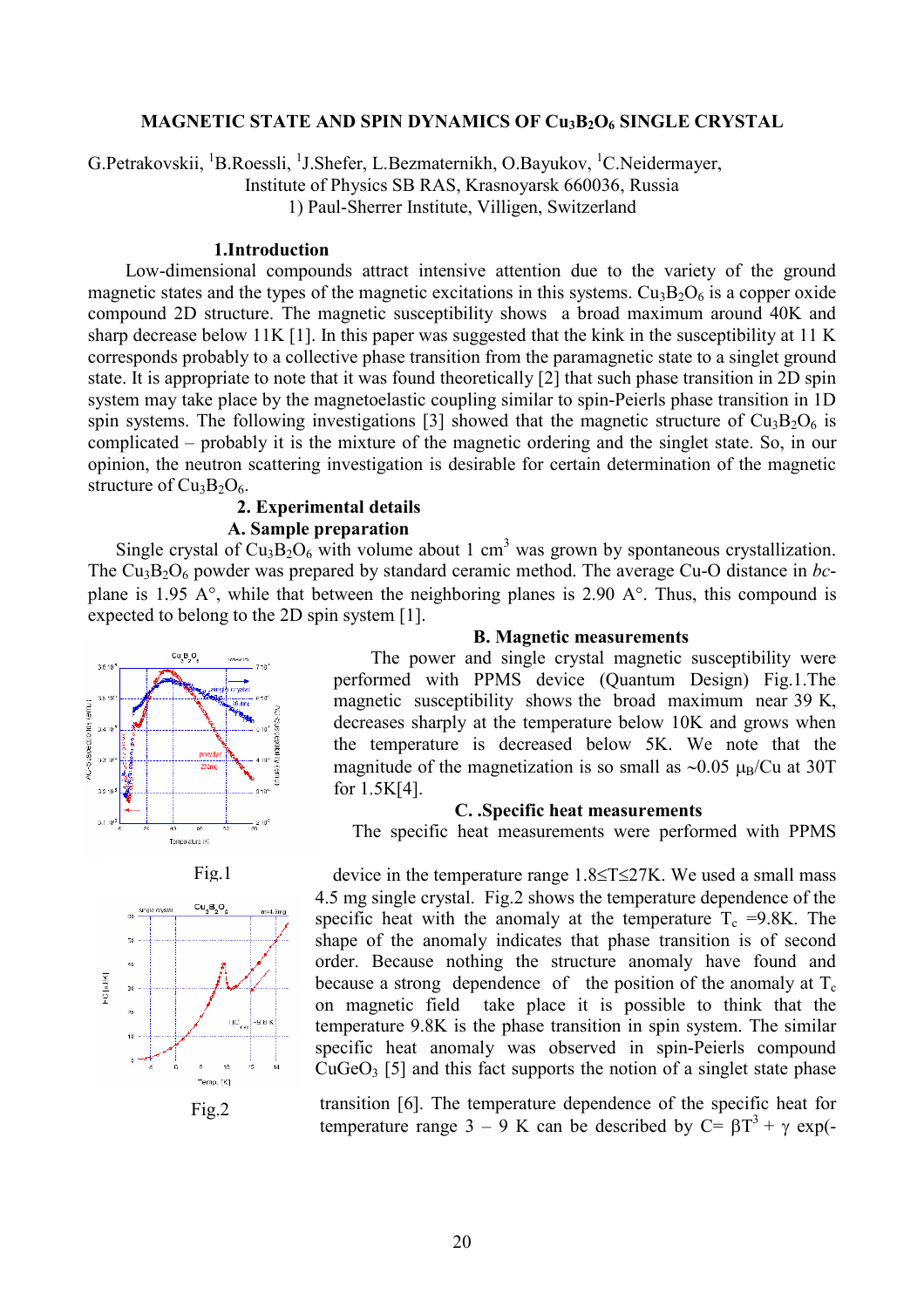$\Delta E/T$ ). The exponential T-dependence of the magnetic contribution with  $\Delta E \approx 38$  K indicated the opening of a gap in the magnetic excitations spectrum.

#### **D. Neutron scattering measuremants**

 The elastic and inelastic neutron scattering measurements were performed with the single crystal diffractometer TriCS, powder diffractometer DMC and single crystal inelastic neutron scattering spectrometer TASP (SINQ, PSI). Fig.3 shows the elastic neutron scattering patterns for powder of  $Cu<sub>3</sub>B<sub>2</sub>O<sub>6</sub>$  at the temperatures 1.5K and 15K. There is nothing difference between two patterns for these two temperatures. The same result was found in case measuring of the elastic neutron scattering on single crystal sample. So, nothing magnetic long range ordering down to 1.5K found in this compound.



Fig.3



Fig.4

 The inelastic neutron scattering investigation was performed using a horizontal focusing analyzer and no collimation in the beam,  $\lambda$ =1.97A°. The results of measuring for temperatures 1.5K and 100K are shown on Fig.4,5. The energy gap about 3.4 meV it can see clearly for the temperature 1.5K.

### **3. DISCUSSION**

The elementary cell of  $Cu<sub>3</sub>B<sub>2</sub>O<sub>6</sub>$  contains 30  $Cu<sup>2+</sup>$  cations: 6  $Cu^{2+}$  are localized in squares, 4 – in distorted pyramids and 20 – in distorted octahedrons of oxygen ions. There are 12 nonequivalent sites of  $Cu^{2+}$ ions in lattice. Crystal structure is 2D, so it is possible to take into account the exchange interactions only inside plane. We have here: six  $Cu^{2+}$  single ions, which connected with neighbours by 135 $\degree$  exchange bonds, eight pairs Cu<sup>2+</sup>ions, which connected each other by 90° exchange bonds and every ion of pair connected with neighbour  $Cu^{2+}$  ions by two of 135 $^{\circ}$  exchange bonds; two quartets with four ions connected each other by 90 $^{\circ}$  exchange bonds and two inside ions connected by 135 $^{\circ}$  exchange bonds with neighbour Cu<sup>2+</sup> ions. Using the simple model of the exchange bonds we received exchange parameters:  $J_{135} = 21K$ ;  $J_{90} = +9K$  for usual case, when all holes on Cu<sup>2+</sup> ions are on d <sub>x2-y2</sub> orbitals; and J<sub>135°</sub>=21K; J'<sub>135°</sub>=-7K;  $J''_{135}$ =-4K;  $J^{0.0}$ <sub>90</sub>=-36K for case of the orbital ordering. Here we used exchange spin Hamiltonian in form  $H = -2J S_1S_2$ . In case of orbital ordering there is the singletization of pairs  $Cu^{2+}$  ions, when

the pairs and quartets of  $Cu^{2+}$ ions are characterized by the total spin equals zero. The pairs and fours form 2D lattice by the antiferromagnet bonds each other. The part of these exchange interactions is frustrated. The exchange interaction of the



 $Cu<sup>2+</sup>$  single ions is very week and ones are the paramagnetic down to low temperature because the spin system is 2D and the magnetic anisotropy is small. So, it can think, that spin system of  $Cu<sub>3</sub>B<sub>2</sub>O<sub>6</sub>$  compound is the superposition of the pairs and fours of spins and paramagnetic single spins. Because the ground state of the antiferromagnetically coupled spins of pairs and fours is singlet and the first excited state is triplet we can call this spin subsystem as singlet-triplet spin subsystem.

The totality of the experimental data permits to

Fig.5